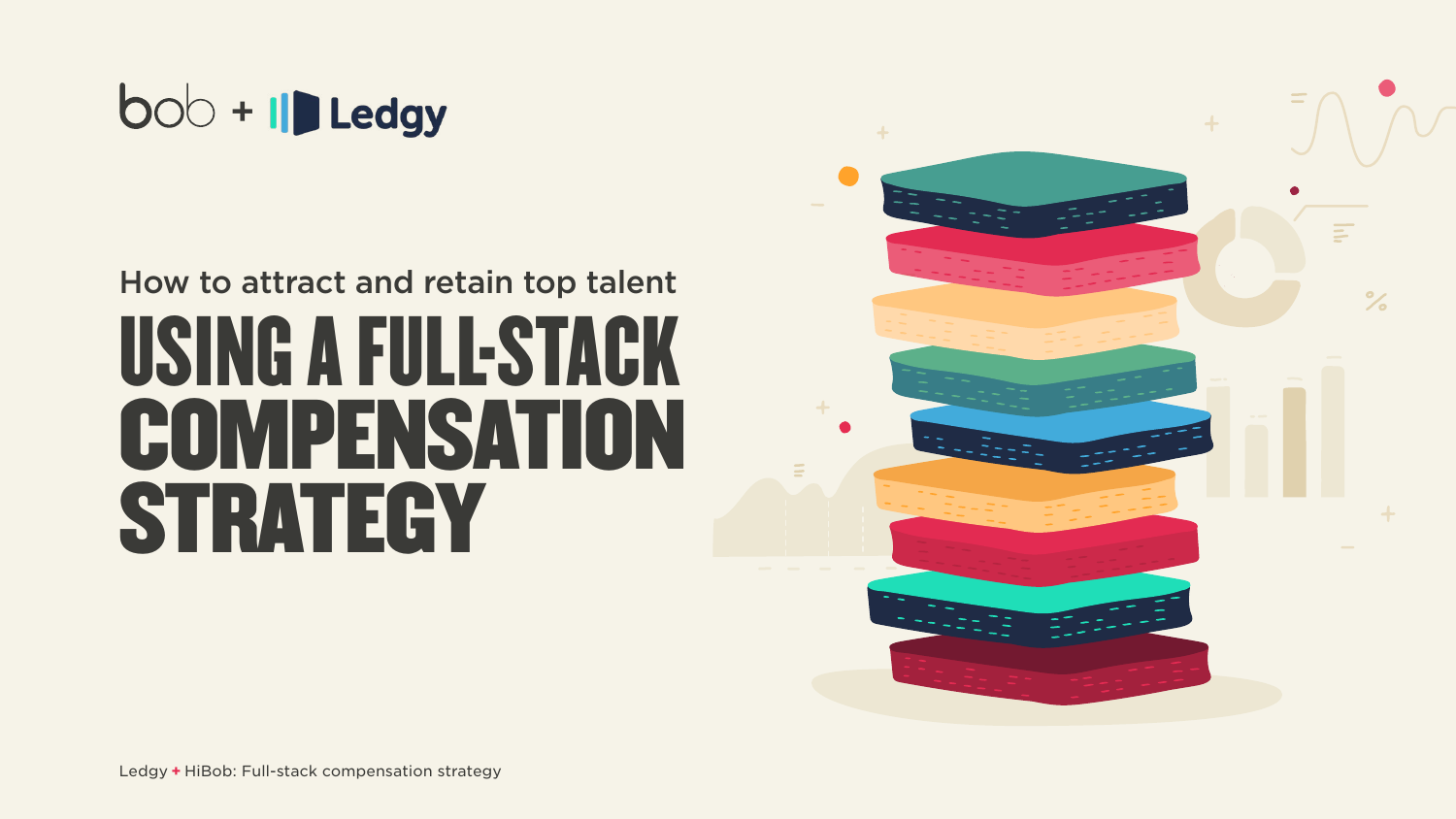#### **[Introduction](#page-2-0)**

**Compensation hits the boardroom** 

**Why would anyone want to work at a mid-size company?** 

**What makes a great compensation package?** 

**Tying compensation to culture** 

**Conclusion**

**[3](#page-2-0) [5](#page-4-0) [6](#page-5-0) [7](#page-6-0) [11](#page-10-0) [14](#page-13-0)**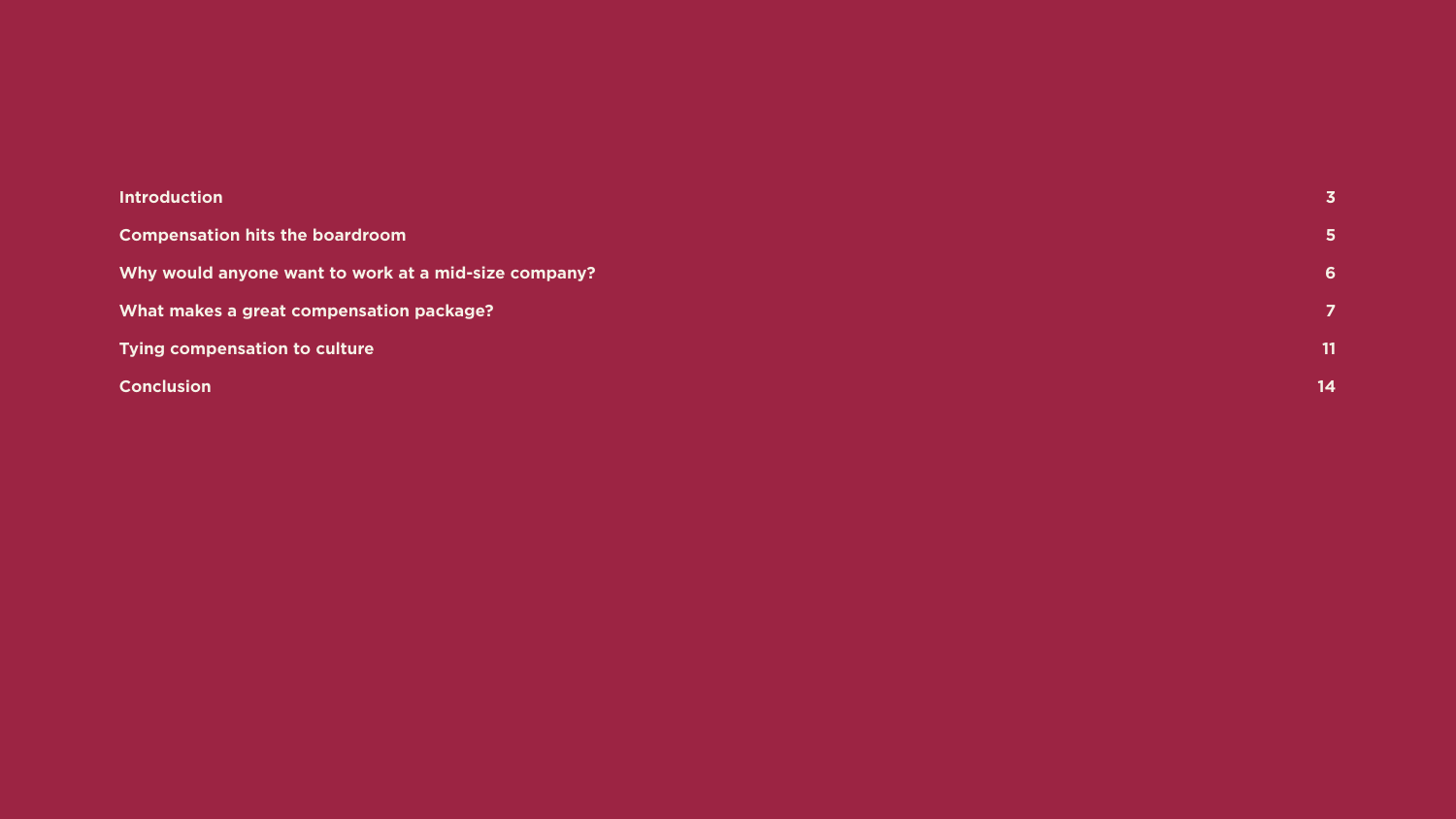## <span id="page-2-0"></span>Introduction

Companies today are suddenly thinking very differently about compensation. If they want to succeed, they need to adopt a people-centric culture and recruitment strategy that puts competitive compensation packages front and center.

Between the Great Resignation and a tumultuous global economy, a combination of macro and micro factors has made compensation a key strategic issue for companies around the world. One thing is for sure: For all the technological innovations benefiting modern businesses, companies can't hit their financial and strategic objectives without great people and the talent they bring to the table.

People and companies are rethinking their relationship with compensation due to the profound shifts they've endured over the last few years. For one, people are demanding more than the traditional "competitive" salary and basic pension package in return for their time and effort.

Today's professionals value flexibility, fulfillment, wellness, and having agency above high salaries. Most importantly, they want to truly share in their organization's success. If companies don't provide these progressive benefits alongside competitive pay, people quickly find a company that does-or they remove themselves from the workforce and go into business for themselves.

In response, companies are thinking more creatively about [benefits](https://www.hibob.com/hr-glossary/employee-benefits/) and how to retain and attract the top talent they need. They're implementing new policies from wellbeing budgets to equity stakes in an effort to incentivize people to stay and join the team.



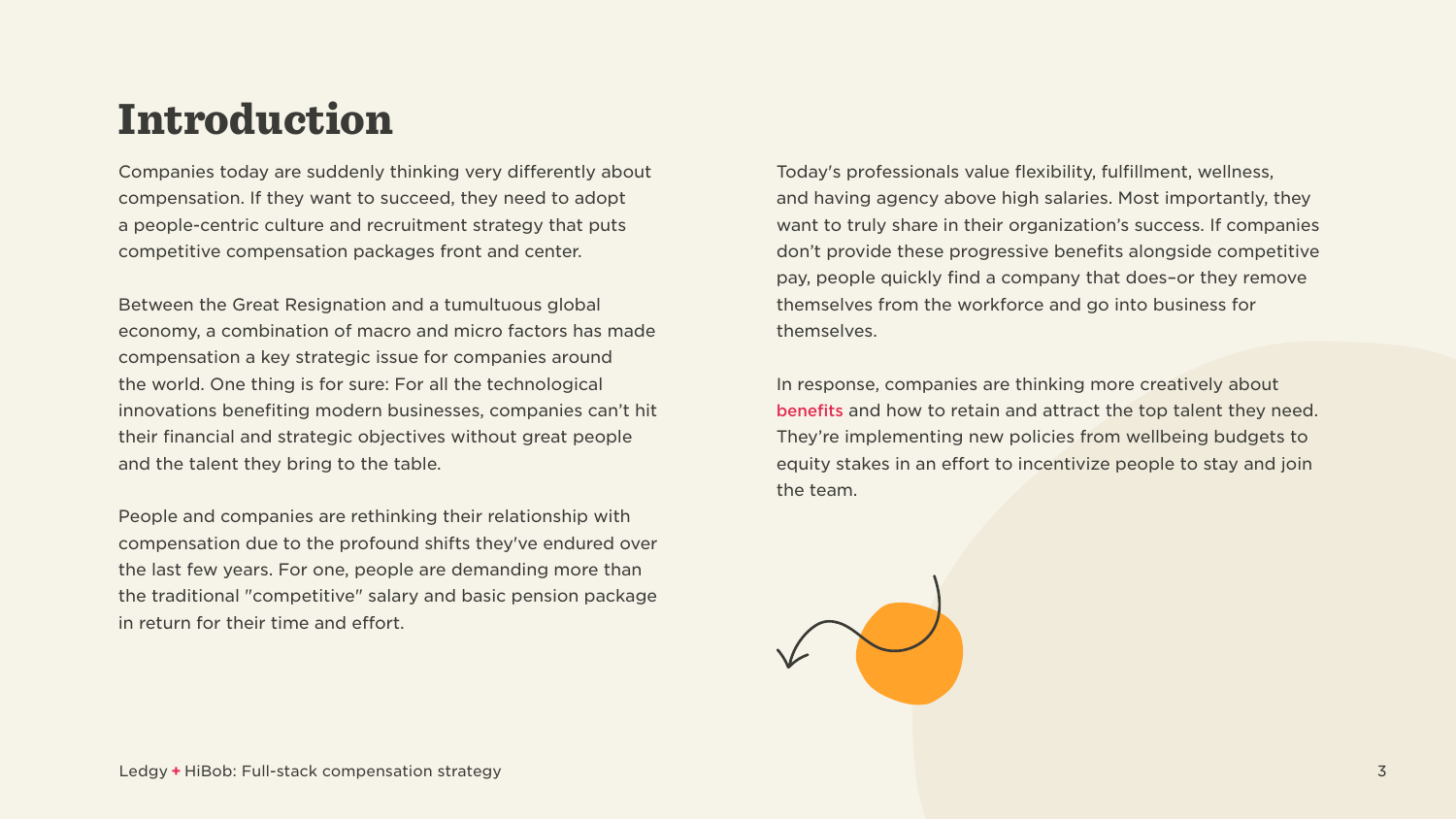This isn't a new idea, just an expanded one: People want to work with organizations that show tangible appreciation to the individuals powering their success. When a company extends equity and financial accountability (ultimately, ownership) to employees, people become more motivated, productive, and engaged-much like executives and investors whose personal successes are intrinsically tied to the company's.

However, many mid-size companies find themselves in a difficult spot. They may not be able to give hires the dynamism and equity stakes available at early-stage startups. They're also unlikely to be able to offer the stability and overall compensation level of large enterprises.

So what is the answer for companies looking to stand out? As with so many strategic initiatives, we think the answer is simple: Tie compensation together with culture as well as career growth and development.

At Ledgy and HiBob, we're fascinated by innovations and new approaches to compensation, HR, and people strategy. In this report, we discuss how the most forward-thinking companies approach compensation today.

Dive in to discover how you can embed compensation into your culture to produce better outcomes for your organization and every individual who has a hand in its success. After all, the mark of truly engaged employees is when your people speak in terms of "our success" as opposed to "the company's" or "their success."



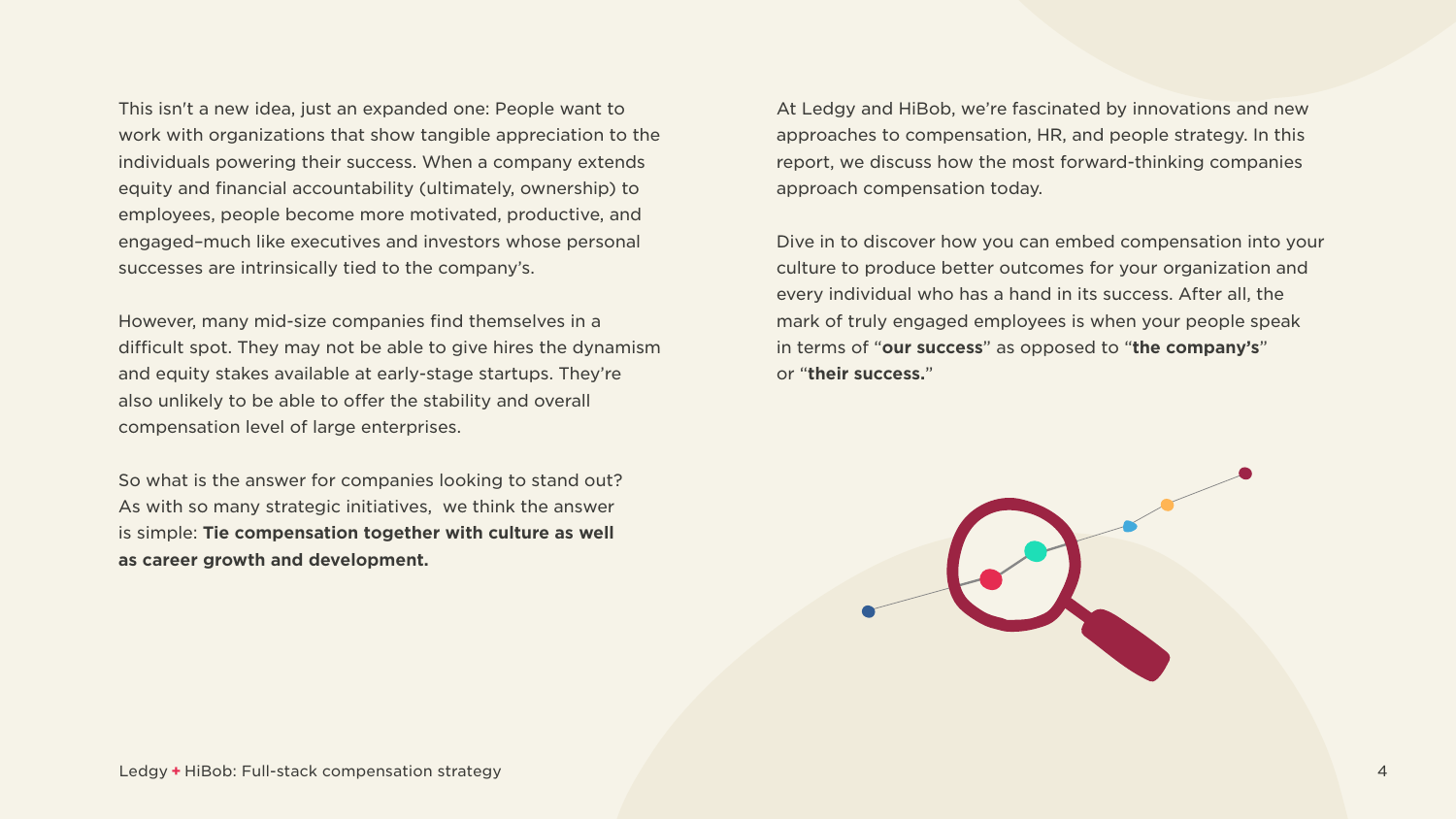Getting compensation right could attract great talent, jumpstart growth, and kindle a more welcoming, rewarding .culture

Ledgy + HiBob: Full-stack compensation strategy 5

But the whole board needs to be aligned on these initiatives. Why?

Because changes to compensation strategy are an outcome of a great culture. If the board can come together around the principles that define how the company treats its most important asset-its people-they can more easily create differentiated compensation plans that make a lasting, positive impact on employee engagement and satisfaction.

To tie compensation to culture, it's essential to understand what defines your culture in the first place. Mid-size companies might need to ask themselves some provocative questions.

*People and finance leaders are now presenting* a united front at board meetings. Their goal? *<u>Secure board buy-in for more imaginative</u> and attractive compensation policies.* 



## <span id="page-4-0"></span>Compensation hits the boardroom

People and finance leaders are now presenting a united front at board meetings. Their goal? Secure board buy-in for more imaginative and attractive compensation policies. And largely, modern boards are receptive to the idea that it's time for old compensation norms to change.

Different leaders share incentives when it comes to reinventing compensation:

- **CEOs know that continued sustainable growth depends on** hiring the right people
- **CFOs know that to hit forecasted targets, hiring plans need** to stay on track
- **CPOs and HR leaders know that in the current market, being** inventive and creative with compensation and benefits is the only way to bring great talent on board and keep it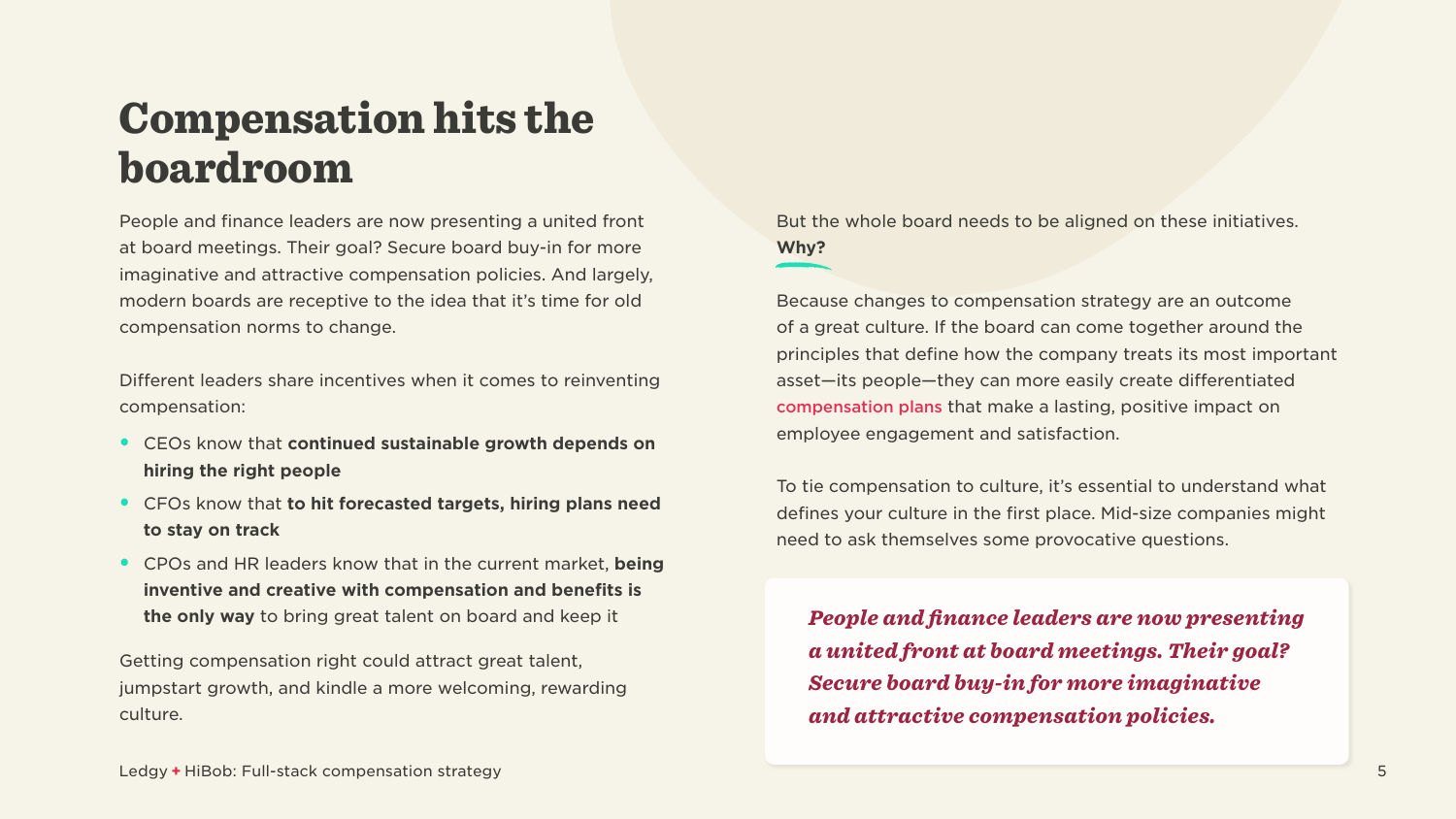### <span id="page-5-0"></span>Why would anyone want to work at a mid-size company?

Companies that have progressed beyond their earliest stages but haven't evolved into large, mature organizations are in a difficult position when it comes to hiring the best talent. They can't compete with the biggest enterprises to offer the highest salaries and unbelievable perks. They're also less likely to offer new joiners significant chunks of the business and tempt talent with a shot at life-changing success.

So, how can people and finance leaders in mid-size companies work together to establish compensation as a competitive differentiator? The answer lies in understanding how compensation affects company culture and vice versa.

Mid-size companies have to double down on their own superpowers when the economic case is more uncertain. That means company culture has to come to the fore. People are still close-knit in mid-size companies.



Many team members will have been through real ups and downs together, and forged bonds that make their work fulfilling and exciting.

Can you reflect this culture when rewarding and recognizing people for their efforts? Absolutely. Should you? One hundred percent.

Here's where full-stack compensation strategy comes in. Full-stack compensation strategies provide a route to building culture through compensation to motivate candidates and create an engaging and values-led team environment.

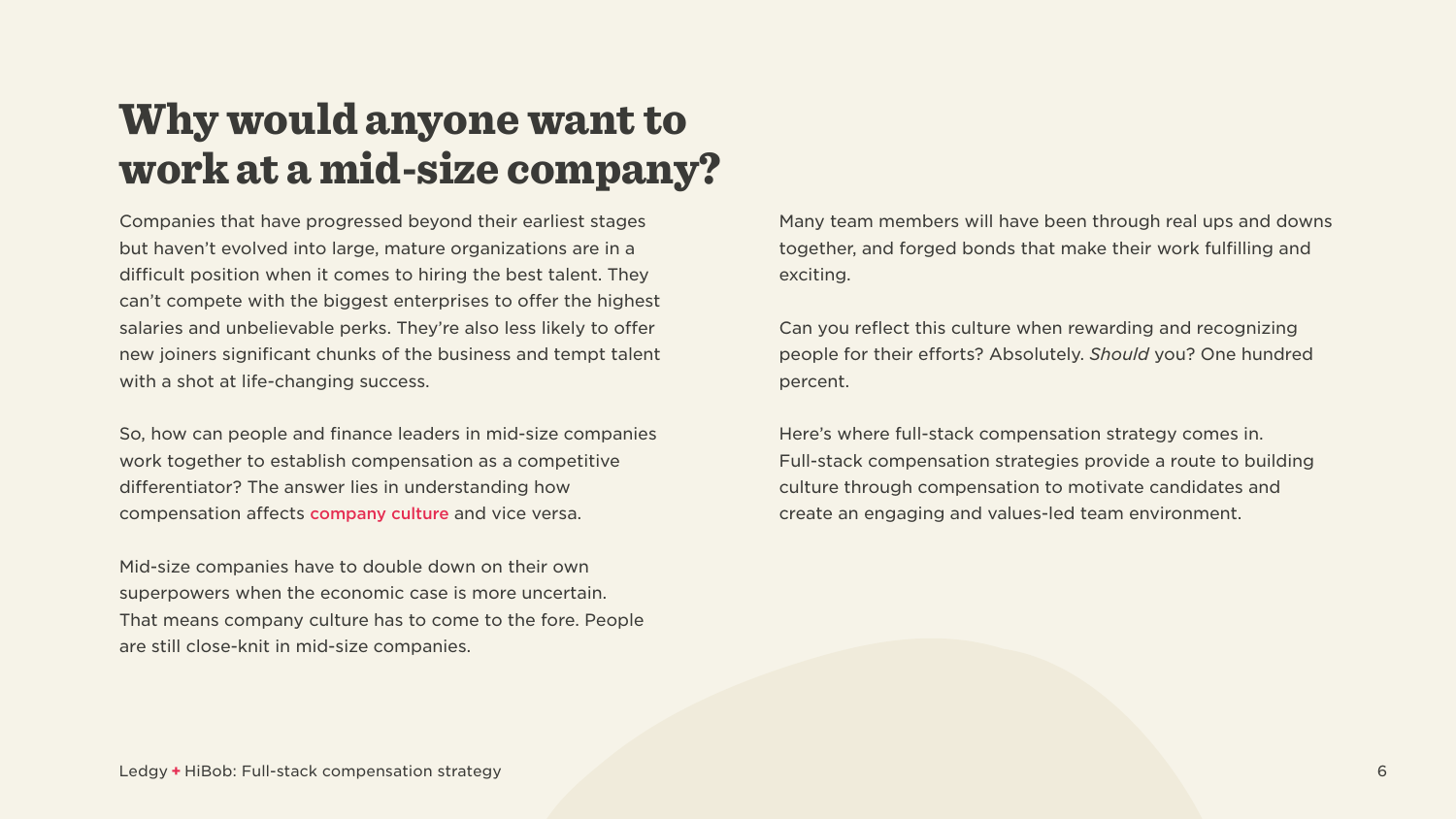### <span id="page-6-0"></span>What makes a full-stack compensation package?



 $I = \text{HIBob: Fullstack.}$  compensation strategy **+** And  $I = \text{HIBob: } I$  .

#### Modern professionals expect to be able to impact the success of their company and see a real-world return. That's why today's best compensation strategies are future-thinking and tie employee success to company success.

Compensation has to go well beyond a market-rate salary to be a competitive advantage. But, what does a great modern compensation package look like? Progressive compensation strategies must account for what today's professionals expect from their employers.

Let's take a look at six essential components of modern compensation packages and some key questions companies can ask themselves to help take theirs to the next level:

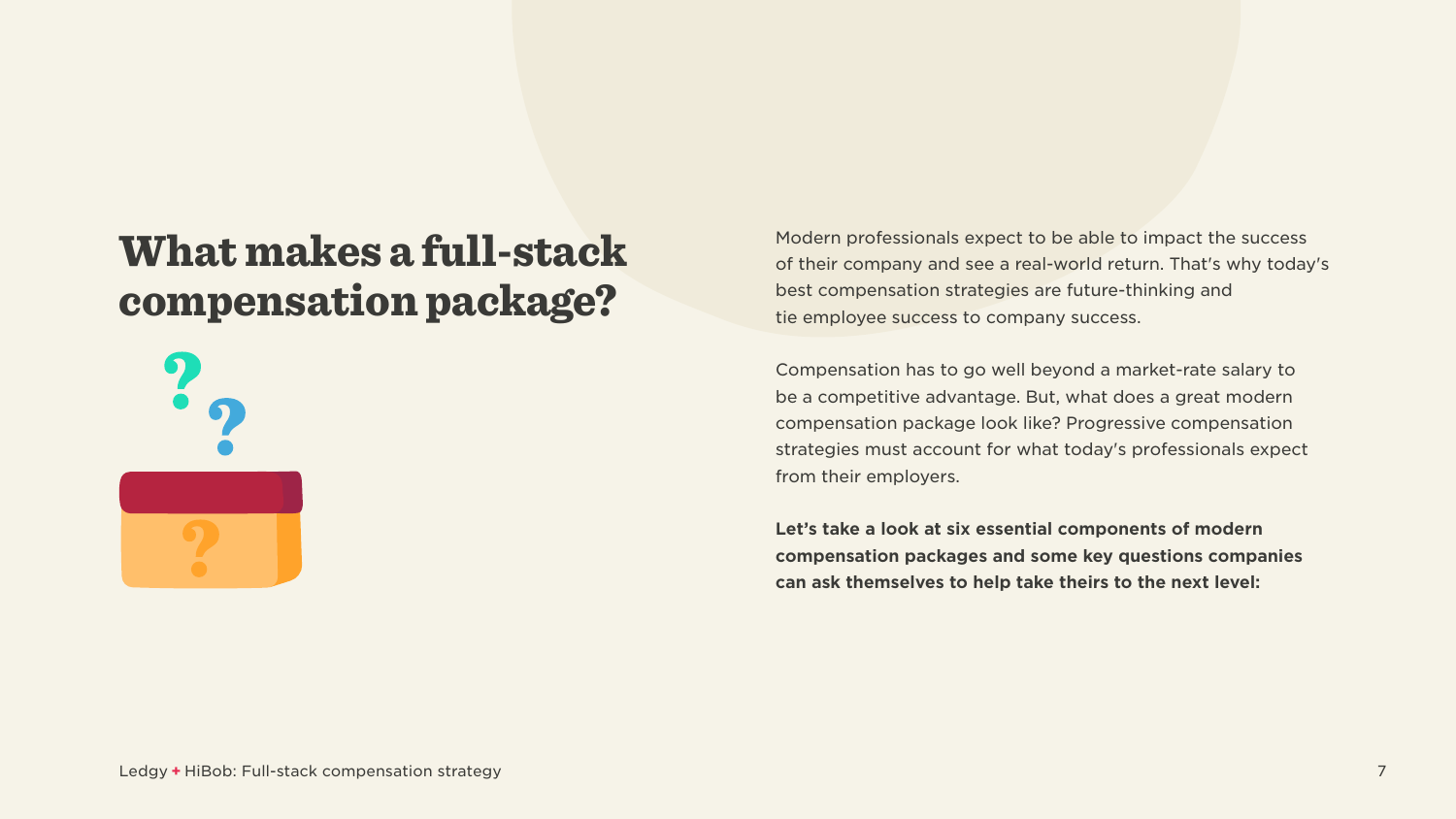4 1 times many How? framework progression clear a have you Do a year do you review salaries?

Which benchmarks and percentiles do you use as references?

#### Salary

### Bo: Bonuses

Can you set clear expectations for bonus amounts ahead of performance reviews? Which will be best to execute: annual, quarterly, or monthly bonuses?

#### Pensions

**Pensions**<br>Can you use all-hands meetings, documentation, and resources lf p to educate your people about the benefits of pension savings? Can people choose how much they contribute to their pension, and can you match or even exceed their contribution percentage?

#### **Equity**

Are you able to offer options to every employee? Can you create expectations around equity increases with promotions? What about giving away options as the ultimate bonus?

### Ca "Lifestyle" benefits

Can you offer employees and candidates additional holiday days? Could you fund a bike purchase scheme, equal parental leave for mothers and fathers, student loan relief, or childcare subsidies?

#### **Professional benefits**

If people want or need to relocate, what support can you provide? If people want to choose how and where they work, will you support their choices? Can you offer learning and development opportunities or higher education benefits?

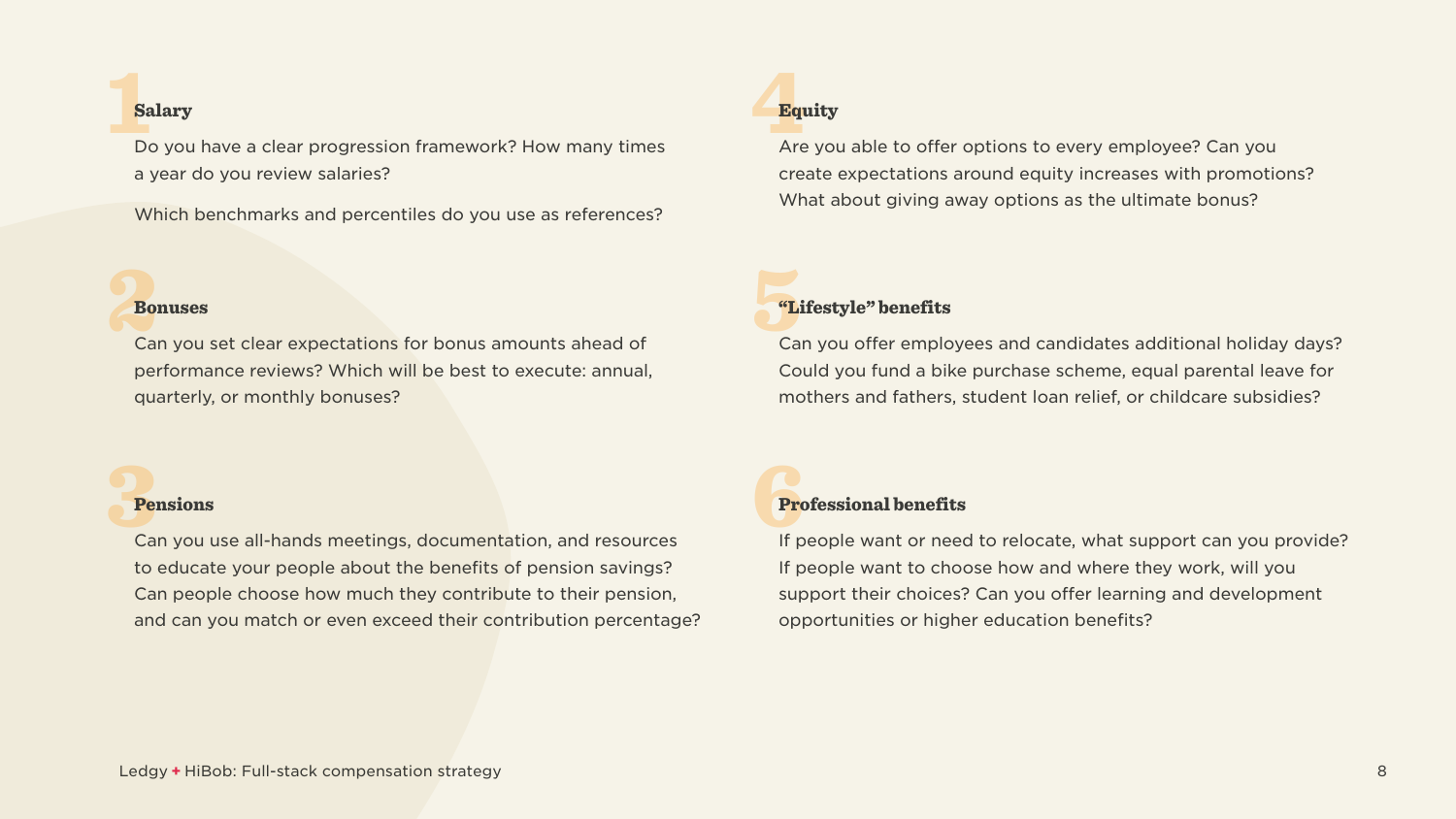Compensation plans can become very complex with so many moving parts, especially for hypergrowth companies expanding internationally. This brings us to the next essential component of any progressive compensation strategy: modern tech tools.

#### Modern tech tools matter

Traditionally, HR and finance teams have relied on spreadsheets and manual work to track people data. But, the influx of new joiners across different countries holds hypergrowth companies accountable to various local laws and myriad contract types (full-time, part-time, contractor, freelance, etc.). Ultimately, manually collecting, parsing, and tracking data becomes inefficient, if not impossible.

Automating the data collection process is key to building a successful and progressive compensation strategy-and to automate, we need modern tech built to help us do the job. Modern tech tools can cut down the manual work to a few hours (or even minutes), automatically sift through data,

quantify benchmarks, and help validate the impact of compensation policies on candidates, team members, and leadership.

Despite executives' positive intentions, companies are often unable to offer a comprehensive, data-driven approach to compensation. If the appetite is not there to integrate new technologies and improve processes for internal teams and the wider company, outcomes relating to retention and engagement will suffer.

The right compensation tech tools can integrate with top-tier, modern human resources information systems (HRIS). Integrating these tools lets companies automate people-centric processes and build fair, quantifiable compensation into the everyday employee experience, wherever people are based.

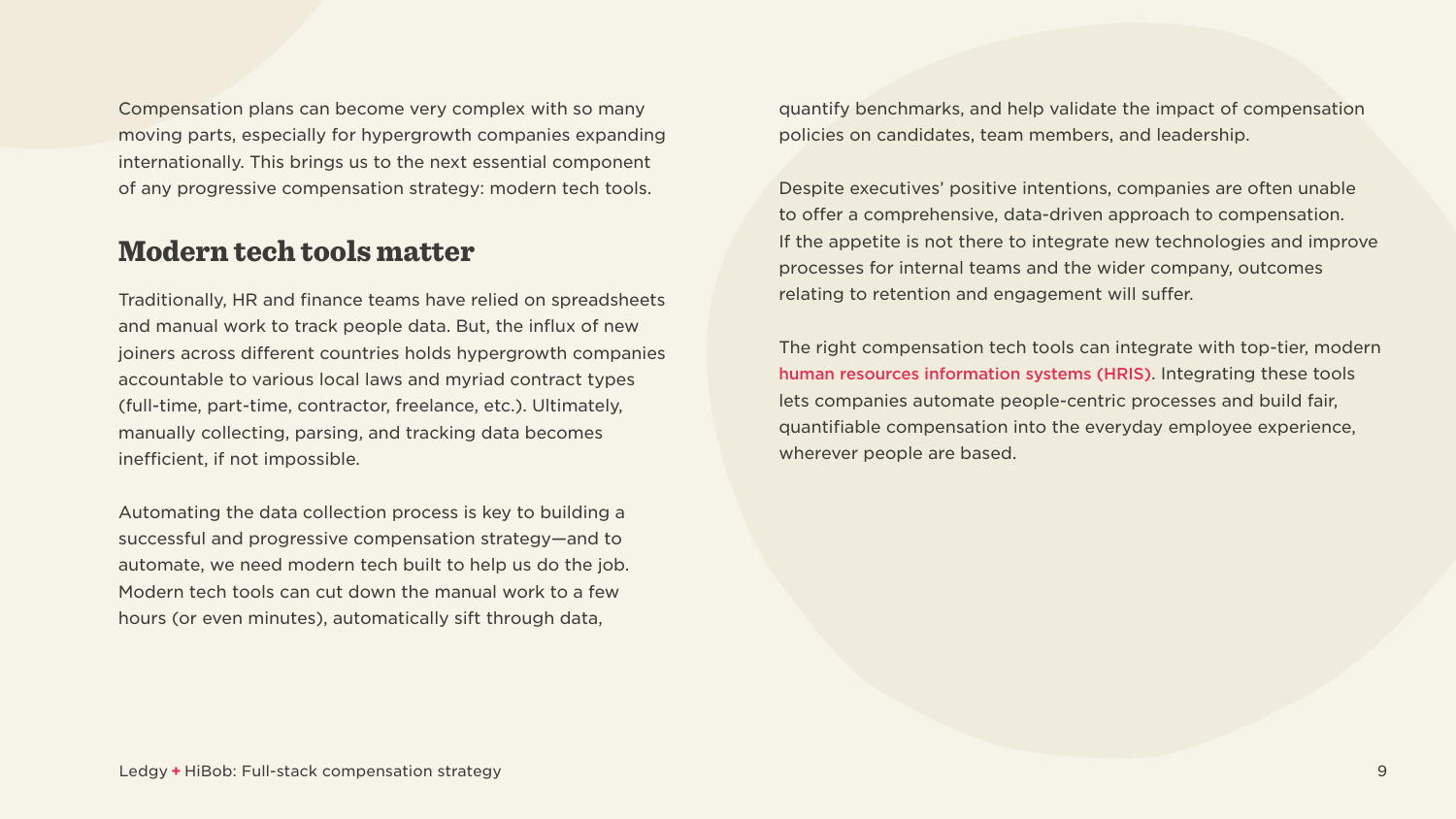### What makes up a people tech stack?



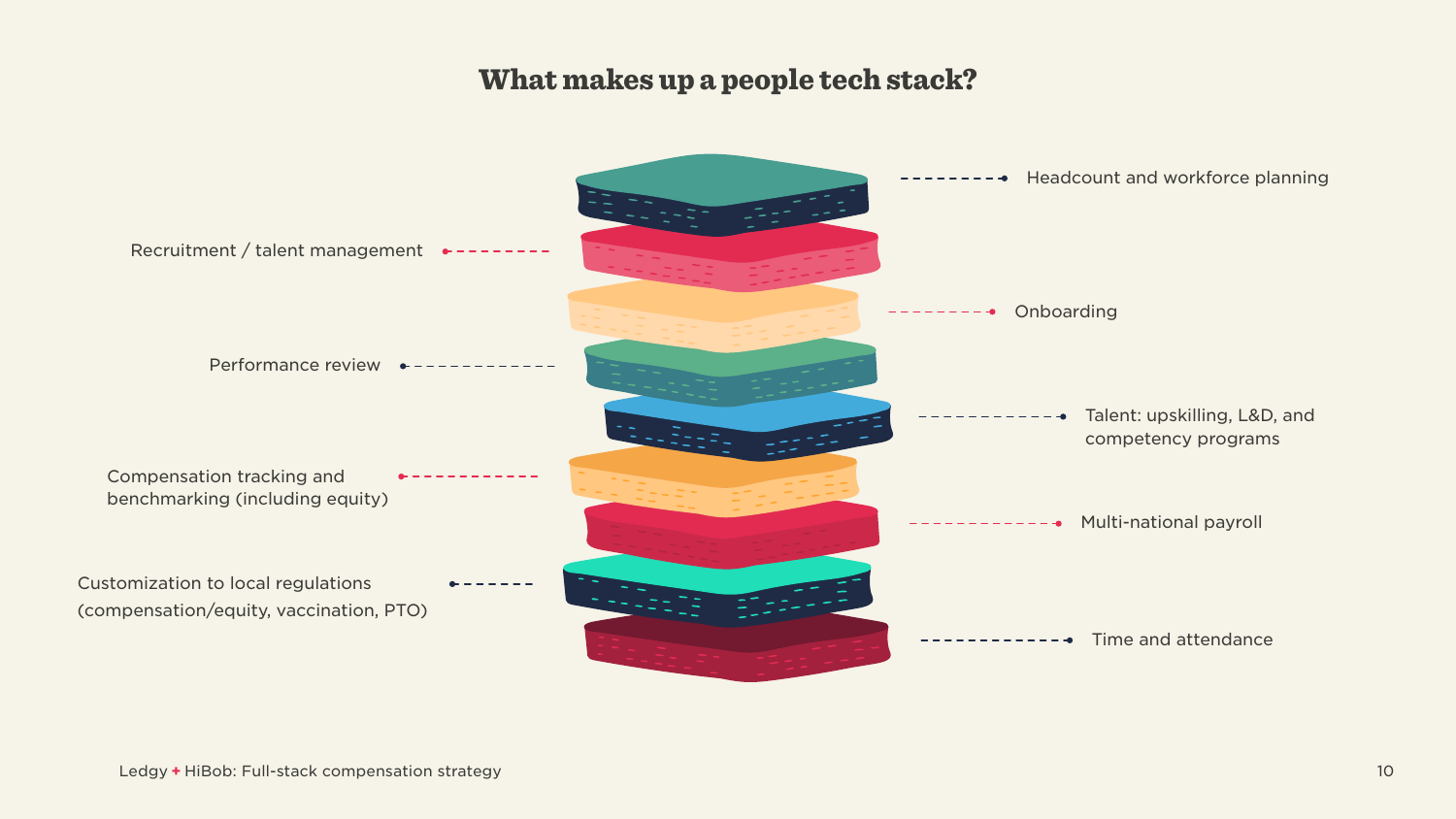## <span id="page-10-0"></span>Tying compensation to culture

By now, it should be clear that compensation is about so much more than your check at the end of every pay period. So, how can companies ensure that compensation reflects their culture and gets people thinking in terms of "our success" vs. "the company's success"?

#### **Compensation should make people** feel good 1.

Compensation is uniquely helpful in aligning incentives between all stakeholders-the team, the company, and investors. It's also tied to ownership: giving people a stake in the business's success gives them a tangible, fiscal reward for their part in building the company and makes them feel valued.

Making people feel valued is critical to any healthy company culture. When it comes to compensation reviews, companies

have a real chance to stand out from the crowd. Surprisingly, just six percent of HR leaders conduct pay reviews twice or more per year. Companies that commit to more frequent reviews place themselves at the vanguard of development in the field of compensation, creating a rewarding and exciting employer brand for candidates and current team members.

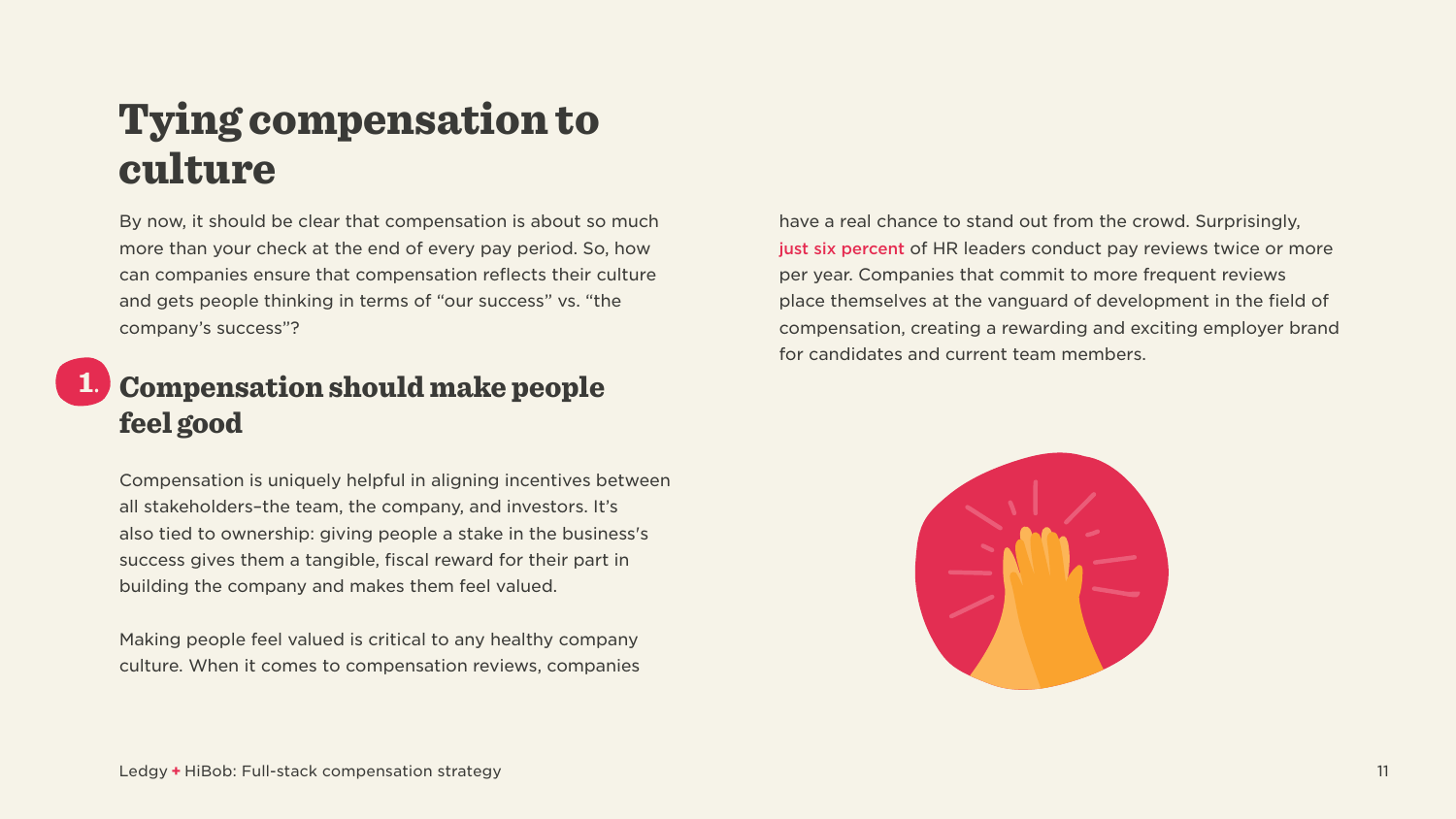#### 2. **Compensation affects the whole** journey, from hiring to reviews to offboarding

How companies approach compensation makes a huge impact on their people, even before their first day on the job. Companies set positive expectations and standards when they communicate clearly about salary, equity, and benefits throughout the hiring process. This, in turn, helps businesses attract and keep the talent they need to grow and thrive.

Inevitably, people will leave to chase new challenges. How companies treat elements like equity can make a big difference when they do. Some companies insert "bad leaver" clauses that restrict people from retaining shares if they voluntarily leave the company. Instead, companies can boost their employer brand and show their appreciation to anyone who's ever contributed to their mission by allowing people to retain vested shares

after they move on, excluding non-negotiable cases of serious misconduct or contract breaches.

Along the way, software products that integrate and sync with each other can make processes like these easier for internal stakeholders to manage. A simple sync between an equity management platform and an HRIS, for instance, can automatically cancel the vesting process for a person's shares when they leave the company. This prevents excessive data wrangling on the part of team members, helps prevent errors, and provides HR and finance team members with more time to take on higher-value strategic projects.

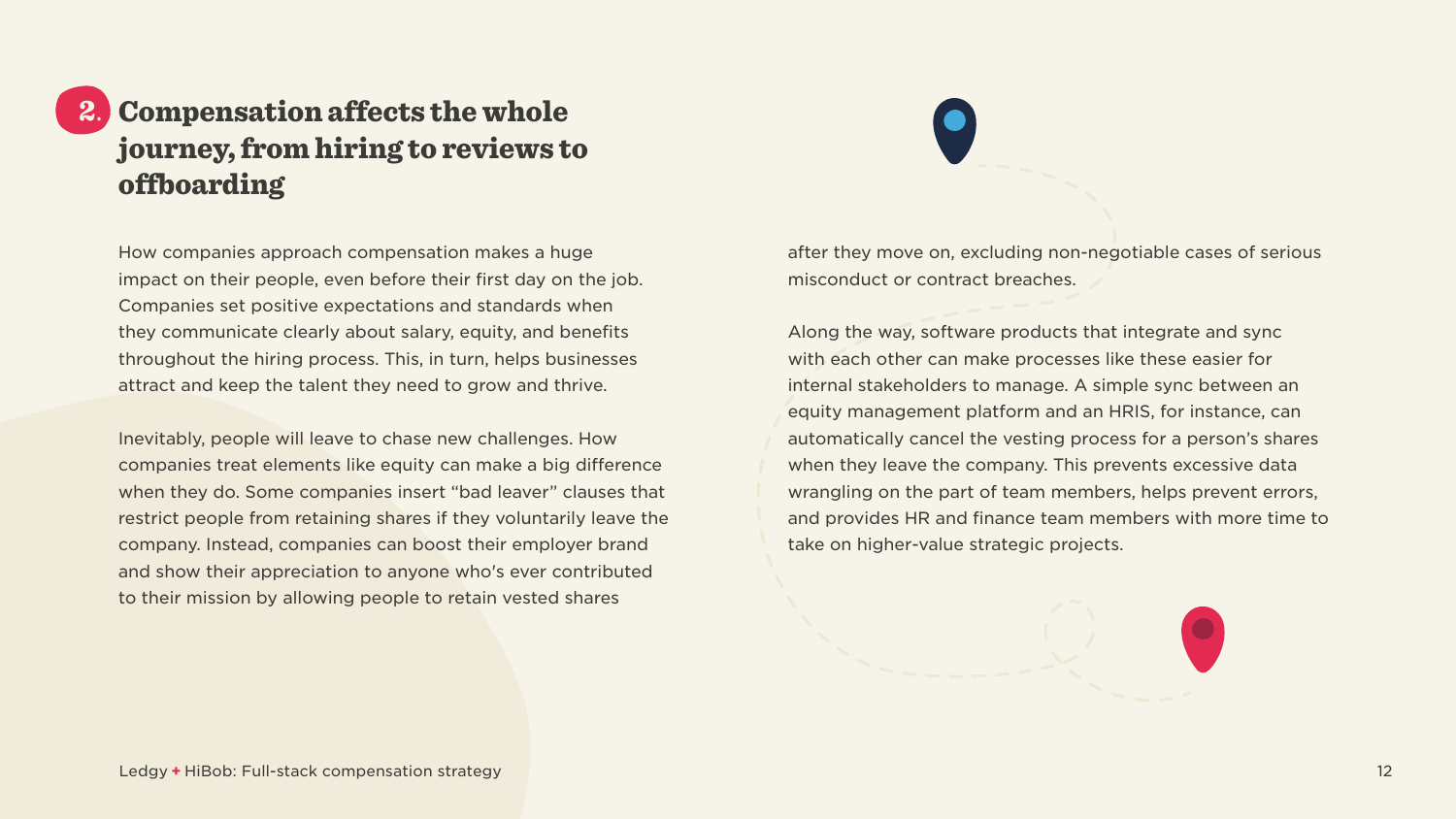### 3. Compensation strategy involves every part of the business

Of course, every professional cares about compensation and will have discussions about pay and benefits at intervals throughout the year. But every aspect of the business plays a role in nurturing an effective compensation strategy.

The work of a finance team goes way beyond running payroll at the end of the month, but how many opportunities does your finance department have to present ideas and strategies to the whole business? If your finance and people teams align, they can educate the rest of the company on the positive benefits of stronger employee retention.

People around the company will also better understand compensation's commercial and cultural importance. As a partner to HR, finance can champion best practices and help build a healthy, people-centric culture.

When every department and function buys into the principles of a full-stack compensation strategy, the work of finance and people teams gets easier, too. Without clear and structured compensation reviews at least twice a year, the HR and people teams must deal with a near-constant flow of questions and challenges from employees and team leads. With less time spent on low-value administrative duties, people are freed up to do what they do best.



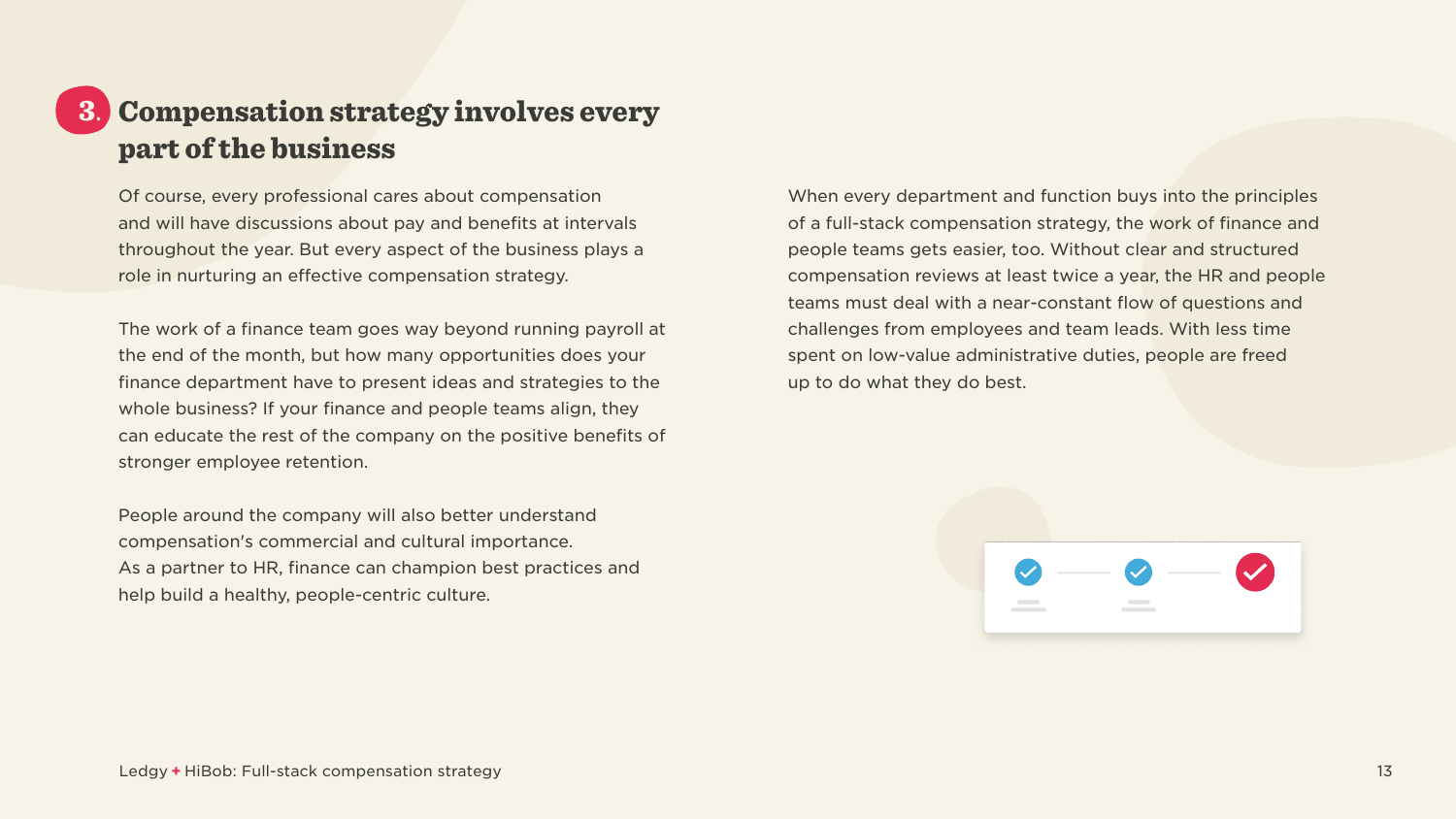#### <span id="page-13-0"></span>Conclusion:

### Compensation has never been more important to building healthy cultures

Modern companies are constantly searching for ways to deliver more value to their people. At the same time, leadership teams are strategizing on how best to stand out culturally in a competitive talent market. Compensation strategy can be the key differentiator between you and the competition.

Getting compensation right in today's market can offer companies huge opportunities, including:

- Quicker hiring processes for top-tier talent
- 2. Better retention and motivation from the existing team
- 3. A fair reward system based on effort and results, not geographical or personal biases

### In this guide, we've articulated some of the foundational **principles of great compensation strategies for**

 $\frac{1}{\sqrt{2}}$  17

hypergrowth, mid-size, multi-national organizations. We hope that the information here equips finance and people teams with some of the tools required to kickstart your **journey towards building a progressive and competitive** compensation strategy befitting the modern workforce.



 $\ddot{\bullet}$  8

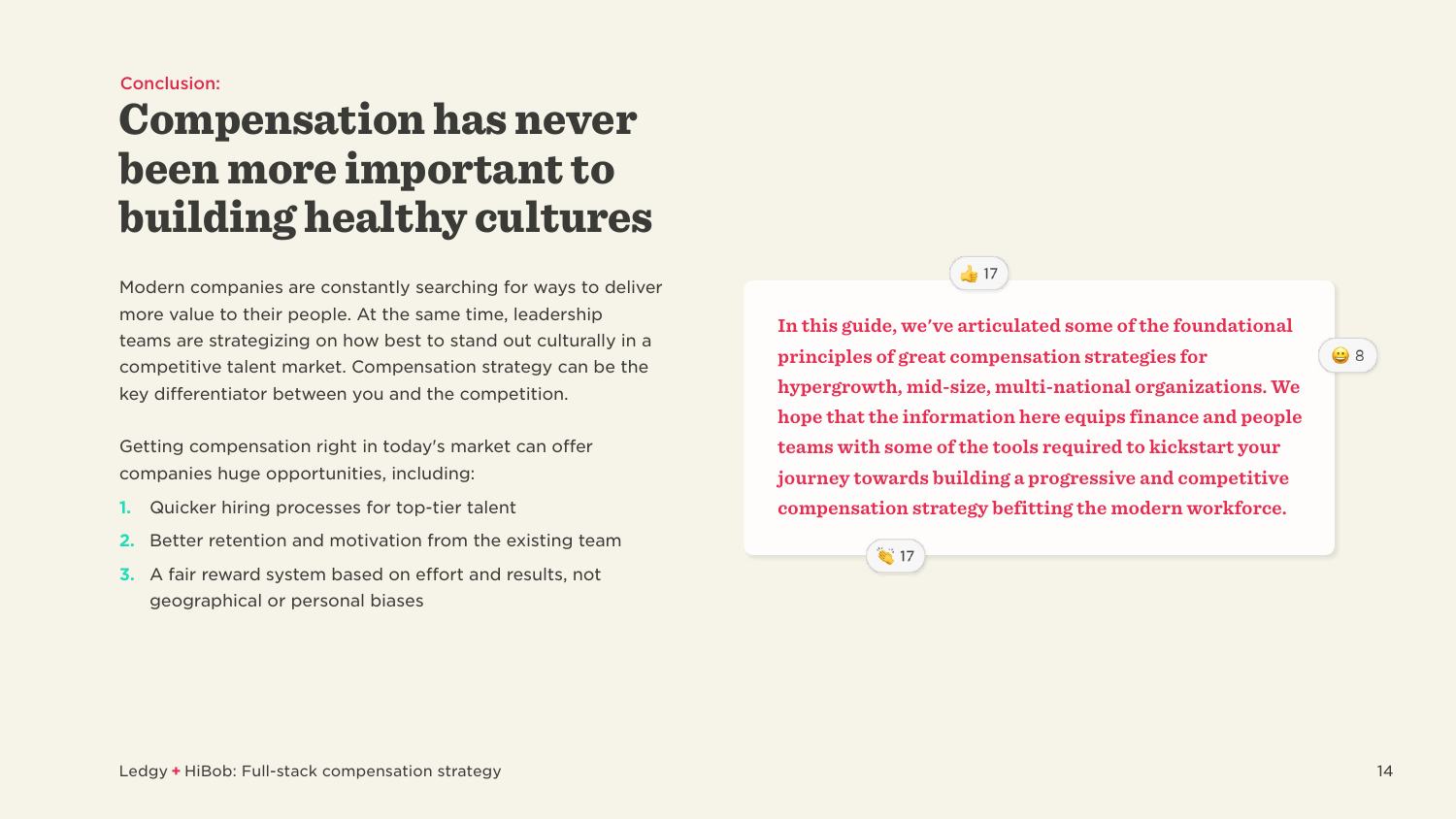### **Meet Ledgy**

Ledgy is the equity management platform designed for international teams scaling at pace.

Equity is at the heart of any successful company, but managing equity quickly becomes extremely complex as you grow and bring more people on board.

#### For people teams

### **For legal and** operations teams

Ledgy takes the pain out of documentation and information sharing with employees and investors. Easily find any historic transaction in seconds and get documents signed quickly with e-signature integrations.



Ledgy provides rich scenario modeling functionality that delivers more insight into the past, present, and future of your share ownership. Granular data analysis lets you take equity out of spreadsheets while making it easy to run complex queries.

Ledgy is the most intuitive way to synchronize equity data across your core business systems, integrating with Bob and other leading HRIS platforms to create a single source of truth for vital data.

Ledgy + HiBob: Full-stack compensation strategy

Today we help more than 2,500+ customers from around **the world turn their employees into owners.**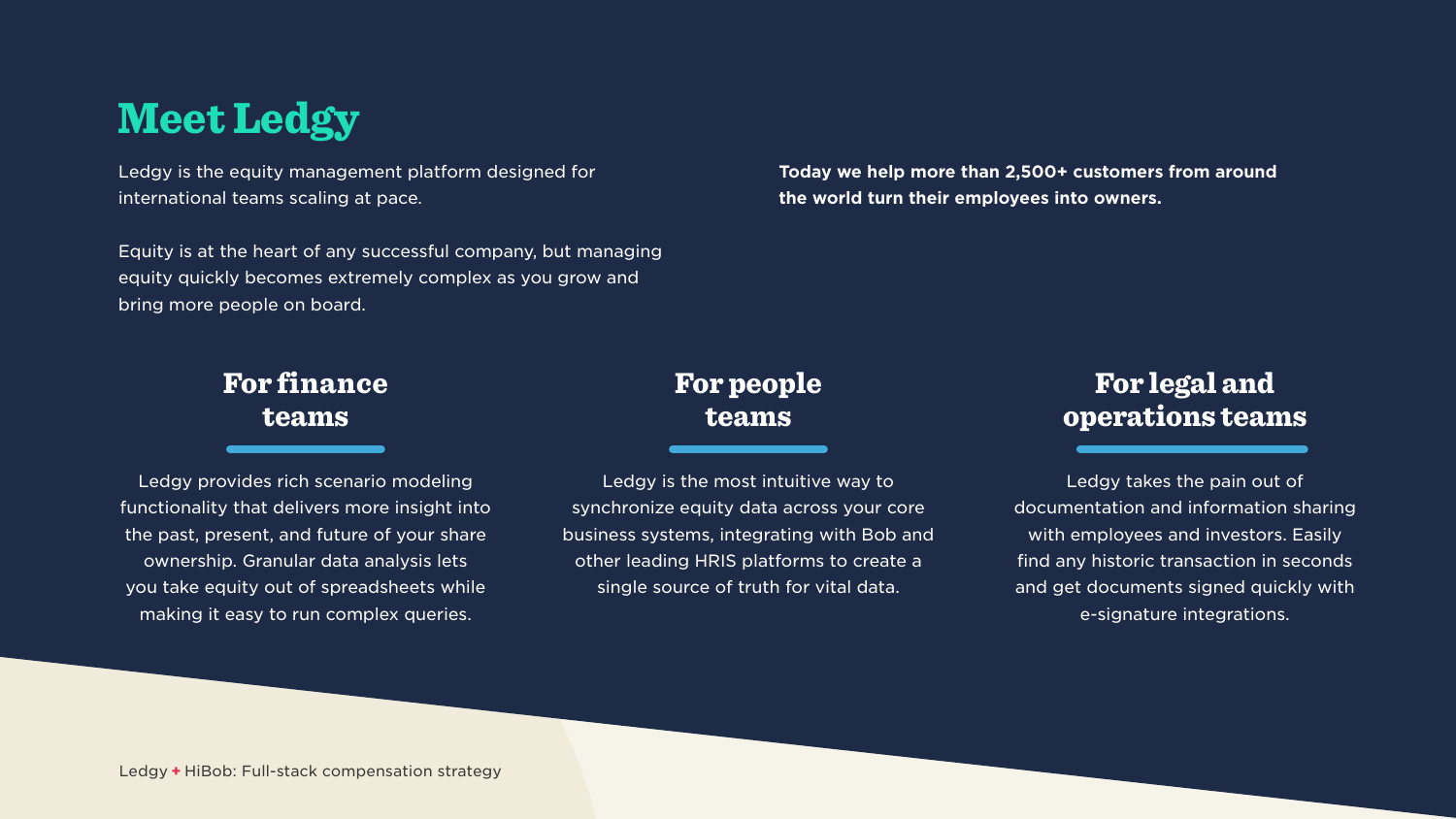### Meet Bob

At HiBob, we've built a modern HR platform designed for modern business needs-today and beyond.

An HR platform such as Bob offers a one-stop-shop for all things HR. It sits at the center of your HR ecosystem, is fully customizable, and grows with your organization.

#### **For managers**

It provides access to data and insights to help them lead more effectively and streamline processes.

It delivers automation of many common processes, allows greater oversight and visibility of the business, and centralizes all people data in a secure, user-friendly environment.



In a short time, Bob can be deployed to enable communication, collaboration, and connectivity that drives stronger engagement, productivity, and business outcomes.

#### **For HR**



#### For employees

It's the tools and information they need to connect, develop, and grow throughout their journey.

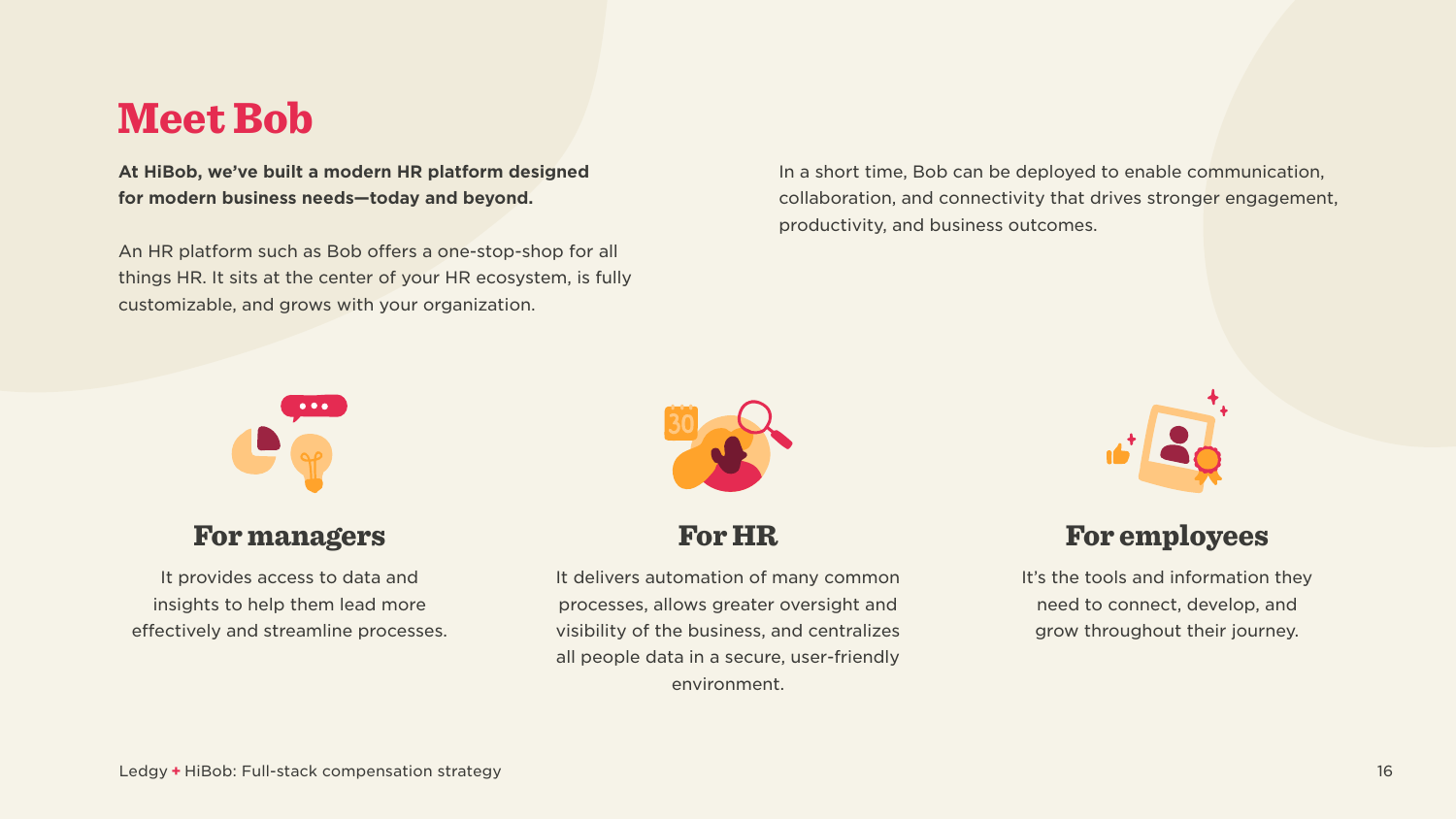#### European companies are attracting more funding every year, but there is no standard way to manage equity and share ownership. Yet.

To learn more about Ledgy's equity management platform for scaling companies, get in touch via contact@ledgy.com

SCHEDULE A DEMO



**LEDGY AG** 16 Fraumünsterstrasse 8001 Zürich Switzerland

ledgy.com